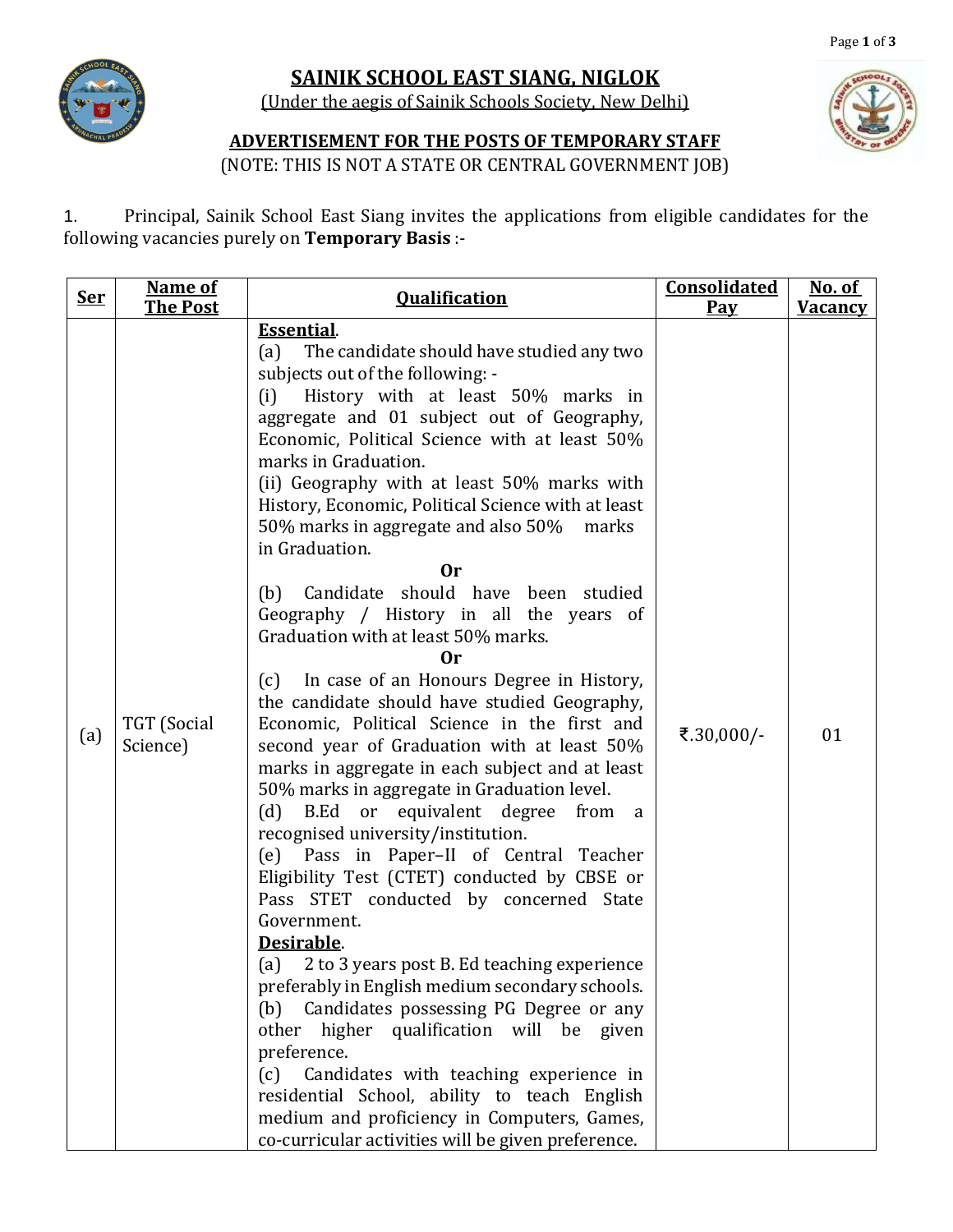Page **2** of **3**

| <u>Ser</u> | <b>Name of</b><br><b>The Post</b> | <b>Qualification</b>                                                                                                                                                                                                                                                                                                                                                                                                                                                                                                                                                                                                                                                                                                                                                                                                                                                                                                                                                                                                                                                                     | Consolidate<br>Pay | <u>No. of</u><br><b>Vacancy</b> |
|------------|-----------------------------------|------------------------------------------------------------------------------------------------------------------------------------------------------------------------------------------------------------------------------------------------------------------------------------------------------------------------------------------------------------------------------------------------------------------------------------------------------------------------------------------------------------------------------------------------------------------------------------------------------------------------------------------------------------------------------------------------------------------------------------------------------------------------------------------------------------------------------------------------------------------------------------------------------------------------------------------------------------------------------------------------------------------------------------------------------------------------------------------|--------------------|---------------------------------|
| (b)        | TGT (Hindi-<br>Cum -<br>Sanskrit) | <b>Essential.</b><br>Four years' Integrated degree course of Regional<br>College of Education of NCERT in the concerned<br>subject with at least 50% marks in aggregate<br>Graduate with Hindi Or Sanskrit as<br><b>Or</b><br>(a)<br>subject in in all the three years.<br>(b) B.Ed or equivalent degree from<br><sub>a</sub><br>recognised university/institution.<br>(c) Passed in Paper-II of Central Teacher<br>Eligibility Test (CTET) conducted by CBSE or<br>Pass STET conducted by concerned State<br>Government.<br>Desirable.<br>2 to 3 years teaching experience post B. Ed<br>(a)<br>preferably in CBSE English medium secondary<br>schools.<br>(b) Candidates possessing PG Degree or any<br>other higher qualification will be given<br>preference.<br>Candidates with experience of teaching in<br>(c)<br>residential public School, ability to teach through<br>English medium and proficiency in games as well<br>as in co-curricular activities will be given<br>preference.<br>Candidates with knowledge of Computer<br>(d)<br>Applications will be given preference. | ₹.30,000/-         | 01                              |
| (c)        | Computer<br>Teacher               | <b>Essential.</b><br>(a) At least 50% marks in aggregate in any of the<br>following: -<br>B.E or B. Tech (computer science / IT) from a<br>Recognized university or equivalent degree or<br>diploma from an institution / university<br>recognized by the govt. Of India.<br>B.E or B. Tech (any stream) and post<br>0r<br>graduate diploma in computers from a<br>recognized university<br>B.Sc. (Computer Science), BCA, BSC-IT or<br>0r<br>equivalent graduate Degree in subject from a<br>recognized university and post Graduate degree<br>in subject from a recognized university<br>Or PG Diploma/Degree in Computers.<br>Desirable.<br>2 to 3 years teaching experience preferably<br>a)<br>in CBSE English medium secondary schools.<br>Candidates possessing PG Degree or any<br>(b)<br>higher qualification will be given preference.<br>Candidates with teaching experience in<br>(c)<br>residential school, and proficiency in games, co-<br>curricular activities will be given preference.                                                                                | ₹.30,000/-         | 01                              |